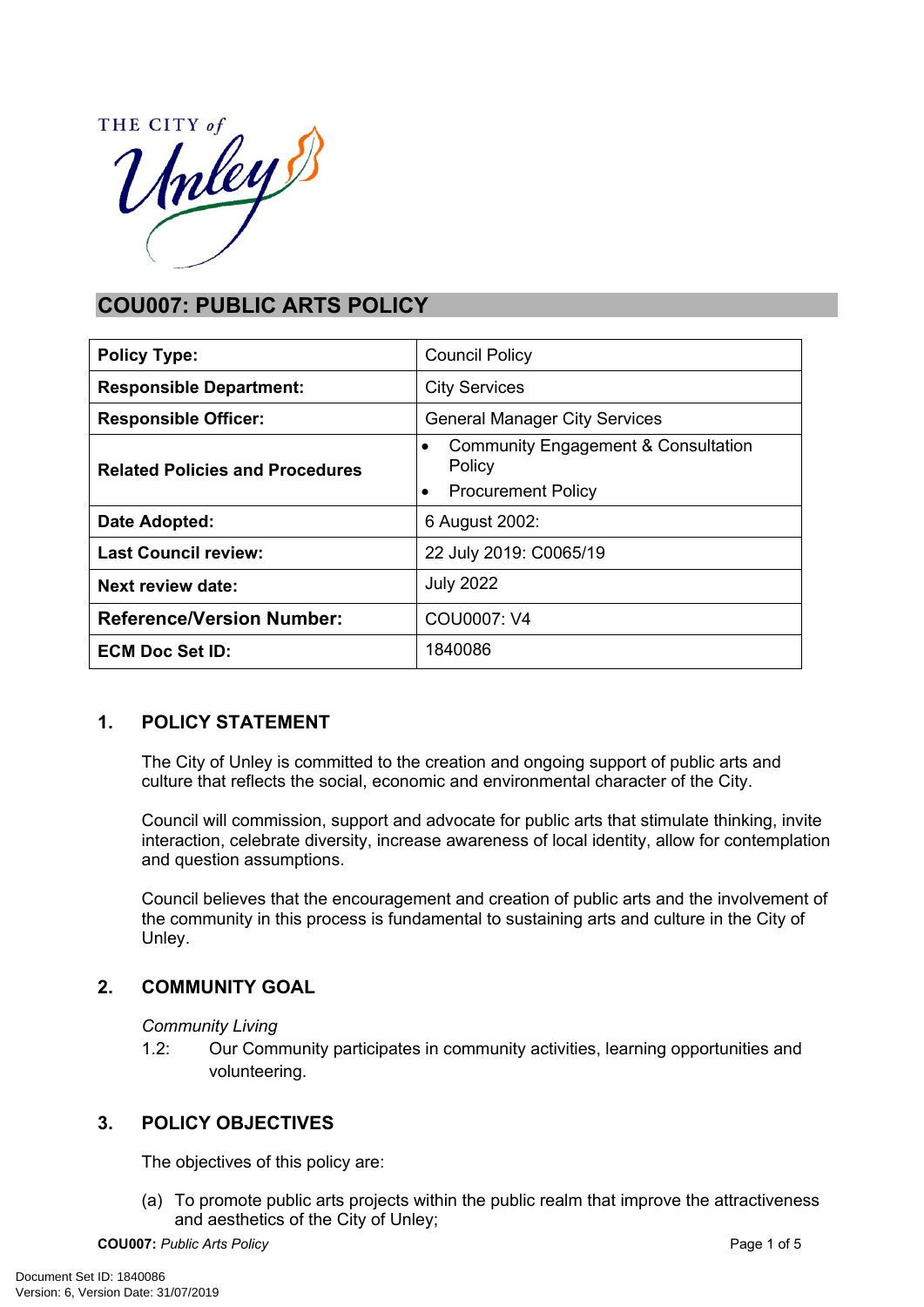- (b) To provide a variety of opportunities for artists, practitioners and the community;
- (c) To provide opportunities for ephemeral, temporary and permanent artworks;
- (d) To enable the community to contribute to the conception, creation and implementation of public arts;
- (e) To increase awareness among the community of the value and role of public arts;
- (f) To develop a culture that values the contribution of public arts in all areas of Council;
- (g) To create artworks which have a relevance in terms of location, context, use of materials, medium and lifespan;
- (h) To ensure as far as practicable that art works which are under the care and control of the Corporation of the City of Unley are preserved in sound condition or deaccessioned according to the appropriate professional standards and methods.

#### **4. PRINCIPLES**

The following Principles underpin the City of Unley's approach to public arts:

#### **4.1 GUIDING PRINCIPLES**

- (a) Engage Unley
	- Public art works are contextual and provide recognition and celebration of the City of Unley, its history, environment and community.
	- Art works use, include or express Unley as a focus within the content, themes or responses.
	- A culture of participation and interaction is encouraged where every aspect of public art is related to connecting people, places, histories and narratives.
	- Sensitivity to community aspirations for identity and interpretations of place are considered in public arts projects and programs.
- (b) Foster Creativity
	- Opportunities and support are provided for artists and the community to be creative.
	- A demand for excellence, creativity, innovation and craftsmanship in public arts is fostered within the community, Council and other stakeholders.
- (c) Encourage Diversity
	- Programs that respect physical, social and cultural diversity of the City of Unley.
	- All members of society are represented.
- (d) Deliver Artistic Value
	- Projects and programs of the highest artistic quality that encourage creativity and put the artist's vision at the centre of the project conception.
	- Projects and programs that enrich human experiences through aesthetic experience, contribute to the aesthetic of the place or the enjoyment it provides.
	- Innovate and challenge through public arts to engage wider participation in debate.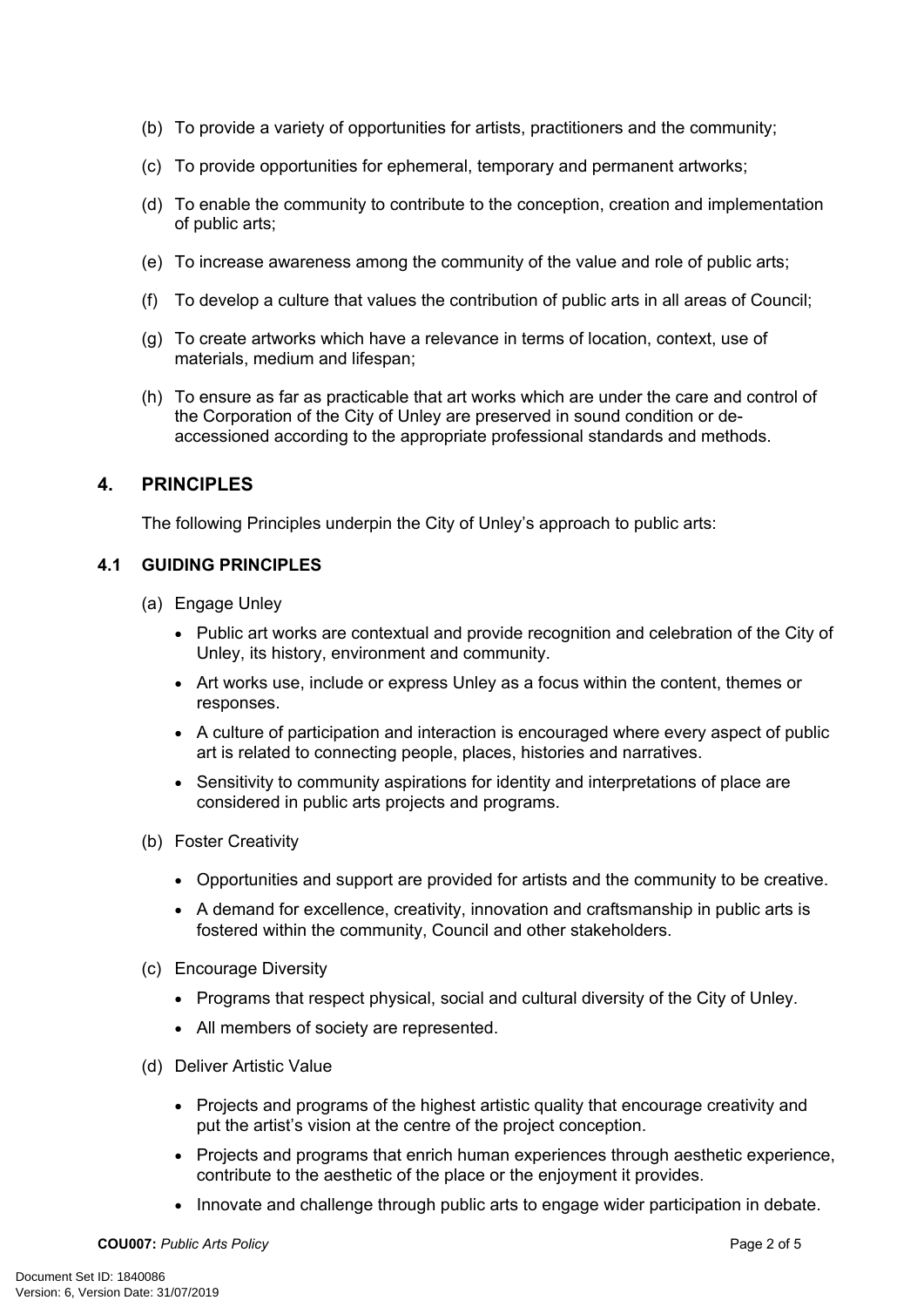- (e) Be Relevant
	- A dynamic and robust public arts culture is fostered that is constantly evolving, requiring numerous responses that reflect changes to society and the shifting and contested concept of the public.
	- New cultural conversations inspire the creation of public arts that provide a new cultural conversation in Unley, creating artworks which have the capacity to entertain, question, provoke and introduce new ideas into the City.

#### **4.2 IMPLEMENTATION PRINCIPLES**

- (a) Resourcing and Funding
	- Funding and resourcing for public art projects must be realistic to ensure the required scope, intent or scale of the works can be delivered in accordance with Involve Unley: Public Arts Strategy.
- (b) Seek Partnerships
	- Partnerships, relationships and associations must be established and maintained that assist in the funding, curating, commissioning and delivery of Involve Unley projects and programs with interested parties including government departments, community-based organisations, private business and tourism organisations.
- (c) Planning
	- Good planning principles, procedures and actions facilitate the planning, creation and implementation of public arts in the City of Unley over the next 5 years as per Council's Public Arts Strategy.
	- Public art opportunities and treatments are considered within all urban design and place making projects.
	- Regular reviews to consider future requirements and potential for new or adapted public art works.
- (d) Curating Collections
	- Agreed guidelines and procedures are established to guide the development, implementation, and preservation of public art works.
	- Commissioning a highly visible contemporary public art collection that is progressive, innovative and embraces a variety of stimulating approaches, media and scales.
- (e) Document
	- Processes and programs are established for the recording and capture of public arts in the City of Unley. Develop suitable collection points, archives, catalogues and digital media to ensure the lasting presence of all public art works.
	- Community play an active part in the documentation and recording process and capitalise on existing social media platforms such as (but not limited to) Facebook, Twitter, Youtube, Instagram, blogs and wikis.
	- A register of public art works in the City of Unley is developed.
	- Work Health and Safety compliance, insurances and safety and risk assessments are undertaken in relation to the design, installation, maintenance and refurbishment of public art works.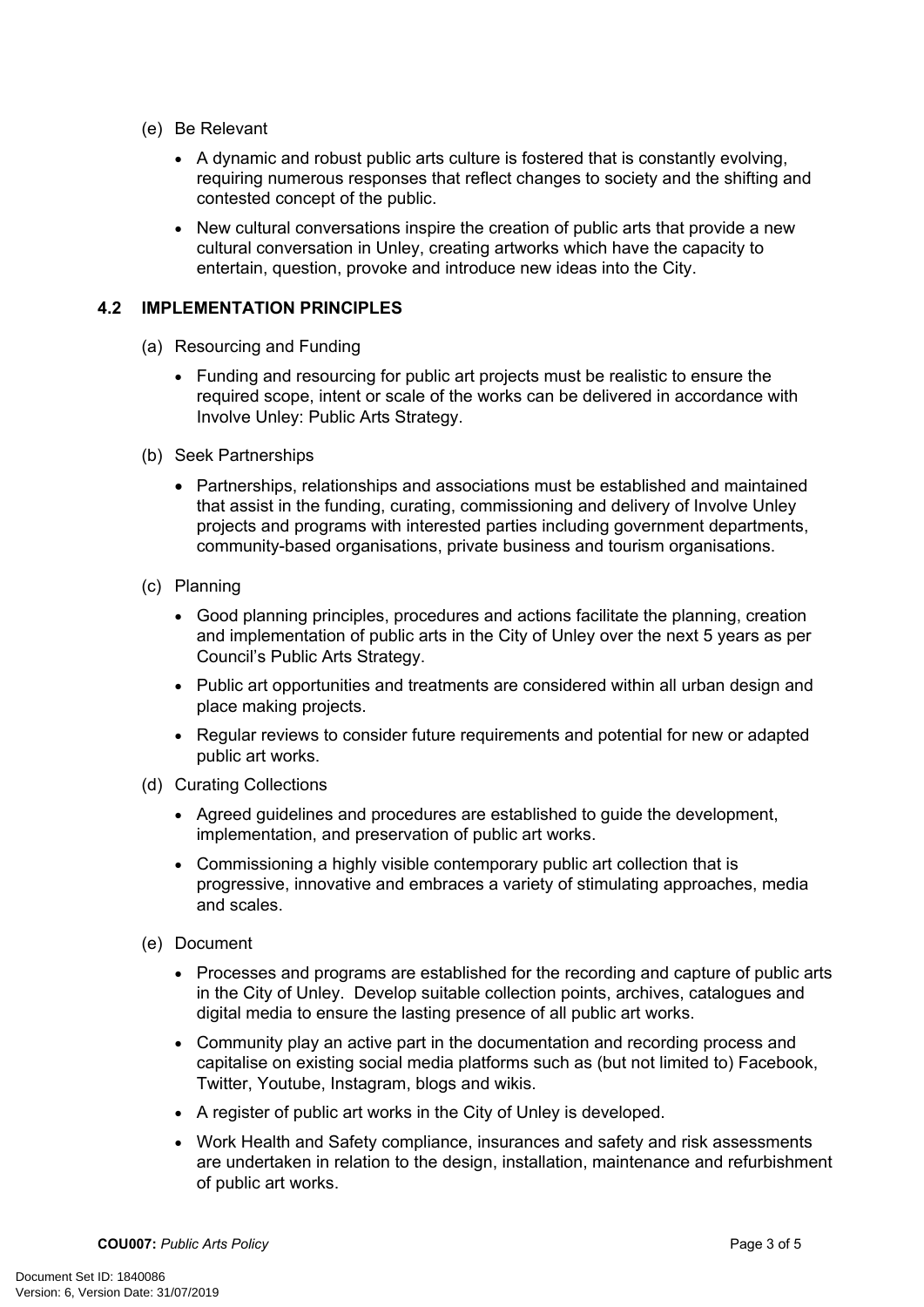- De-accessioning of works respects the art works, the location, and the artist(s) under the *Copyright Act 1968* (Moral Rights) and has their work treated in the required manner under the Act (right to attribution or a right to integrity).
- (f) Maintenance and Care
	- Care of existing and future collections and ongoing maintenance operations are funded to ensure a continuous cultural connection is maintained between the public artworks and the City.
	- Appropriate timeframes (to be determined by each individual project) are applied for the life of the art works in conjunction with the creators and curators.
- (g) Evaluation
	- Criteria for the evaluation of public arts are established in the early stages of each project. Criteria are based on the objectives of promoting debate, encouraging change and expanding thinking.
	- Formative evaluation methodology is embedded into the process and production of public artworks that provides ongoing discussion and feedback to measure the key indicators of success of each project and program.
	- A summative evaluation methodology is used for the public art works outcomes that measure the success of each project and program against the principles and objects of the Strategy and makes future recommendations.
- (h) Council reserves the right to seek external professional expertise in the drafting of project briefs, commissioning and assessment of tenders/submissions, and with ongoing curating, valuation, and de-accessioning of public art works under its care and control.

## **5. DEFINITIONS**

For the purpose of this Policy, the following definitions apply:

- (a) *Public Arts* broadly means visual, digital, oral, literary and performance arts practises and media that demonstrate creative or cultural intent. The form, style, commissioning and implementation require unique descriptions to further define the type, size, purpose, function and length of duration of the art works.
- (b) *Community* means "the public" and includes ratepayers, residents and all people who live, work, study, conduct business or use the services, facilities and public places in the City of Unley. These people are often referred to as "stakeholders" in the affairs of Council.
- (c) *Ephemeral* means public arts which may erode or deteriorate over time, disappearing altogether.
- (d) *Temporary* means public arts that are not permanent and will exist for short periods of time and be removed, or de-accessioned.
- (e) *Permanent* means public arts that remain and become constant features within the fabric of the City.
- (f) *De-accession* means to remove a work of art from public display temporarily or permanently.
- (g) *The Act* means the *Local Government Act 1999*.

**COU007:** *Public Arts Policy* Page 4 of 5